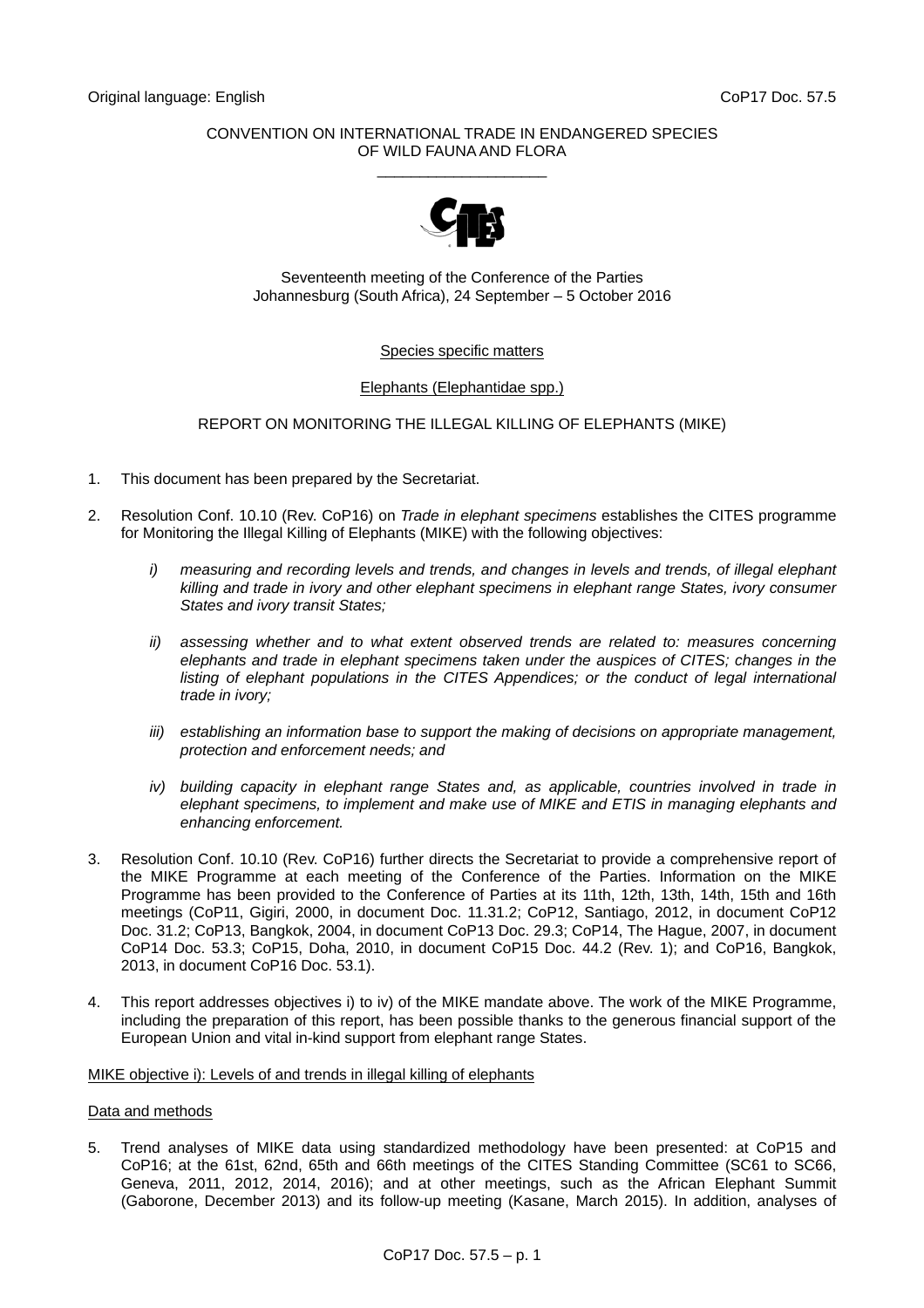MIKE data have been published in the peer-reviewed scientific literature (Burn, Underwood and Blanc, 2011; Wittemyer *et al.,* 2014).

- 6. MIKE operates in a large sample of designated sites spread across the range of African elephants, *Loxodonta africana*, and Asian elephants, *Elephas maximus,* in 30 countries in Africa (58 sites) and 13 countries in Asia (27 sites). Together, MIKE sites in Africa hold an estimated 30 to 40% of the African elephant population. MIKE data are collected by ranger patrols in the field and other means (e.g. reports from local community members and researchers) in designated MIKE sites. When an elephant carcass is found, site personnel try to establish the cause of death and other details, such as sex and age of the animal, status of ivory and stage of decomposition of the carcass. This information is recorded in standardized carcass forms, details of which are then submitted to the MIKE Programme. A database of more than 15,000 carcass records has been assembled to date, providing the world's most substantial information base available for making a statistical analysis of the levels of illegal killing of elephants.
- 7. MIKE monitors relative poaching levels using the Proportion of Illegally Killed Elephants (PIKE), which is calculated as the number of illegally killed elephants found divided by the total number of elephant carcasses encountered by patrols or other means (e.g. community reports, researchers, etc), aggregated by year for each site. Coupled with estimates of population size and natural mortality rates, PIKE can be used to estimate numbers of elephants illegally killed, as well as poaching rates (i.e. the proportion of the total elephant population illegally killed).
- 8. While PIKE provides a robust measure of broad-scale poaching trends, it may be affected by a number of potential biases related to data quality, variation in carcass detection probabilities, variation in natural mortality rates and other factors. Hence results need to be interpreted with some caution. However, the fact that the trend information presented below is in good agreement with quantitative information available from other sources, such as the Elephant Trade Information System (ETIS) and the African Elephant Database of the IUCN/SSC African Elephant Specialist Group, gives confidence as to the robustness of the results.
- 9. Since the report submitted at SC66, in January 2016, which included records received up to the end of 2014, additional records for 1,334 elephant carcasses encountered in the course of 2015 were received from 40 sites in Africa. While the number of reporting sites declined in 2015 compared to 2014, when 46 sites reported, the number of carcass records received is comparable. Data for 2016 will only be available in early 2017, and an update on trends will be released on the CITES website on 3 March 2017, on the occasion of World Wildlife Day.
- 10. The data set used for trend analysis consists of 14,606 records of elephant carcasses found between 2003 and the end of 2015, at 54 MIKE sites, in 29 range States in Africa, representing a total of 505 siteyears. Data for Asian sites were still being compiled at the time of writing this document. The analysis presented in the present document is therefore restricted to African MIKE sites. An addendum, reporting on Asian data, will be prepared and submitted for consideration at CoP17. Summary carcass data used in the analysis can be downloaded from https://cites.org/eng/prog/mike/data\_and\_reports.

### Continental trend in Africa

- 11. Figure 1 shows estimated marginal mean annual PIKE values, with 90% confidence intervals, from 2003 to 2015, for MIKE sites in Africa from which reports were received. Estimated marginal means (Searle, Speed and Milliken, 1980), also known as 'least squares means' and 'population means' (Harvey, 1966), are weighted averages that adjust for imbalances in sample sizes across groups (sites, countries and subregions in this case). The chart shows a steady increase in levels of illegal killing of elephants starting in 2006, punctuated by a decline in 2009 and peaking in 2011, then somewhat declining between 2011 and 2013 and remaining virtually unchanged thereafter. The odds in favour of a real decline in PIKE between 2011 and 2013 are estimated at 108 to 1, meaning that the likelihood of a true decline is high. However, it should be noted that this only reflects a decline on average across reporting sites; PIKE increased in a number of sites, and declined in others, during that period.
- 12. Despite variation at the site level, poaching levels in 2015 overall remained stable but high across African MIKE sites. It is difficult to estimate poaching impact at the site level, especially in sites that do not report sufficiently large numbers of carcasses, or where there may be indications of bias in reported PIKE levels. Among sites that reported 20 or more carcasses for 2015, i.e. where the site-level PIKE can be taken to be relatively reliable, those that remain of particular concern (with a PIKE of 0.7 or higher) in 2015 include: Pendjari (Benin), where PIKE nevertheless declined by 10% compared to 2014; Garamba (Democratic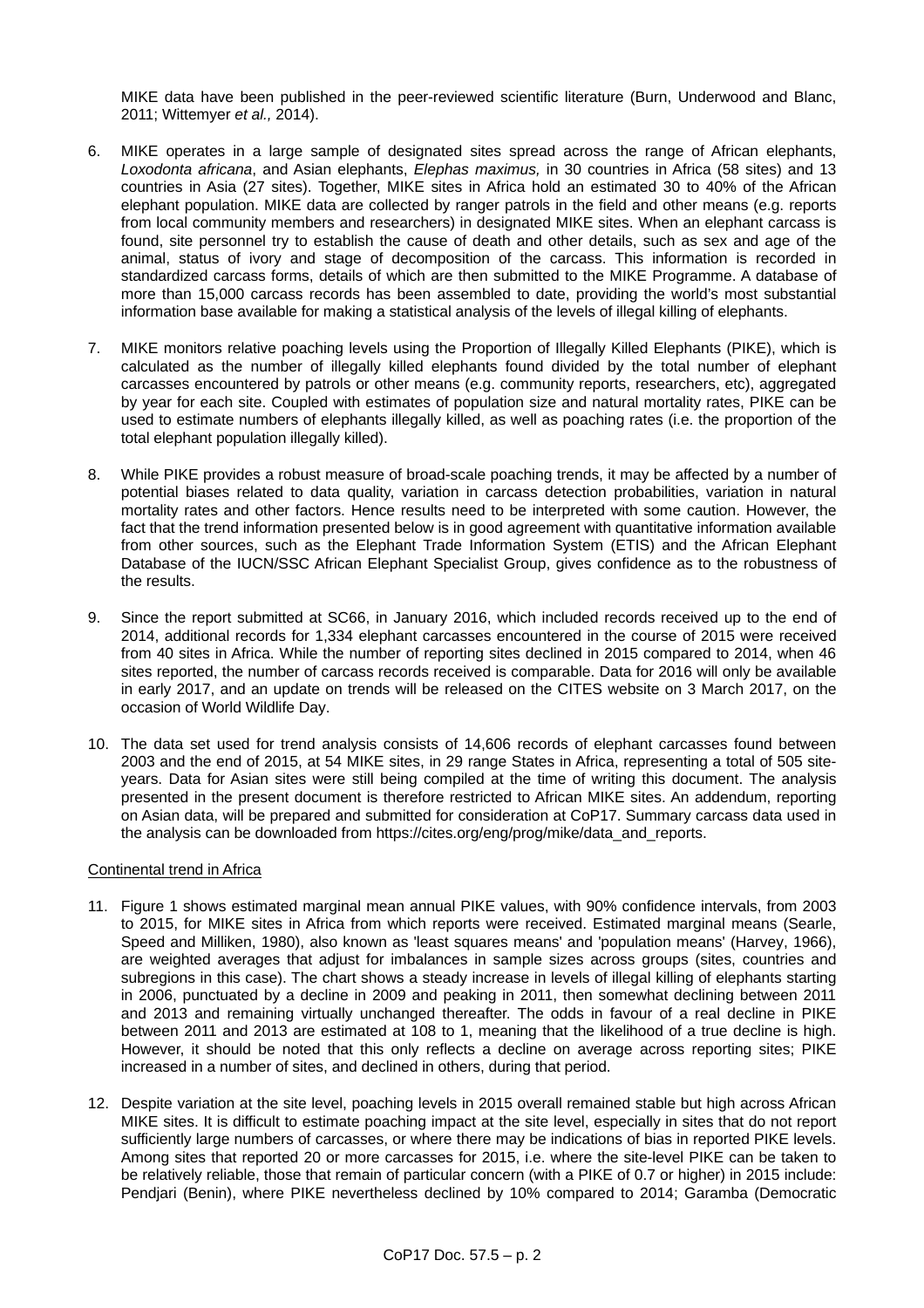Republic of the Congo); Niassa (Mozambique); and Katavi-Rukwa, Ruaha-Rungwa and Selous-Mikumi (United Republic of Tanzania).



*Figure 1. The upper chart shows the PIKE trend in Africa with 90% confidence intervals, based on 14,604 elephant carcasses (illegally killed or otherwise) reported to MIKE for the period 2003-2015. PIKE levels above the horizontal line at 0.5 (i.e. where half of dead elephants found are deemed to have been illegally killed) are cause for concern. The lower graph shows the total number of carcasses reported by year, irrespective of cause of death.* 

13. A substantial increase in PIKE was recorded in Kruger National Park (South Africa), which went from 0.17 in 2014 to 0.41 in 2015 (a nearly 2.5-fold increase). While the PIKE level in Kruger in 2015 remained below the 0.5 level, this increase in what had been one of the most secure sites for elephants in Africa is a cause for concern. Along with Chobe (Botswana) and Etosha (Namibia), Kruger was until recently one of only three sites in Africa where PIKE had been consistently low since the start of MIKE monitoring in the early 2000s. PIKE also increased substantially in Ruaha-Rungwa (United Republic of Tanzania; by 28%, from 0.58 to 0.74) and Chewore (Zimbabwe; by 69%, from 0.17 to 0.29). On the other hand, a substantial decline in PIKE was recorded in Tsavo (Kenya), where PIKE dropped from 0.49 in 2014 to 0.33 in 2015 a 33% decrease.

### Subregional trends

- 14. The overall stability in PIKE levels over the period 2013-2015 is reflected at the subregional level, with the PIKE values in all four African subregions in 2015 being statistically indistinguishable from those reported in 2014 (Figure 2). Estimated PIKE levels in 2015 remained below 0.5 in Eastern and Southern Africa, but were above that level in Central and West Africa. It is worth noting that 2015 was the fourth consecutive year in which the PIKE value declined in Eastern Africa since the peak in 2011. The PIKE value for Eastern Africa in 2015 is comparable to the levels recorded in that subregion in 2008. Southern Africa remains the only African subregion where the estimated PIKE has not exceeded the 0.5 level in the period 2003-2015.
- 15. With only eight sites reporting data for 2015, West Africa continues to be a cause for concern in terms of the regularity of reporting and data quality, making reliable inference on trends impossible for the subregion. While small populations, such as those prevalent in West Africa, cannot be expected to yield large numbers of carcasses, there have been apparent examples of under-reporting. Such is the case of Gourma (Mali), for which 18 carcasses were reported to MIKE in 2015, whereas the United Nations Peacekeeping mission in Mali (MINUSMA) reported at least 57 dead elephants in the site between January and June 2015 (Farge, 2015).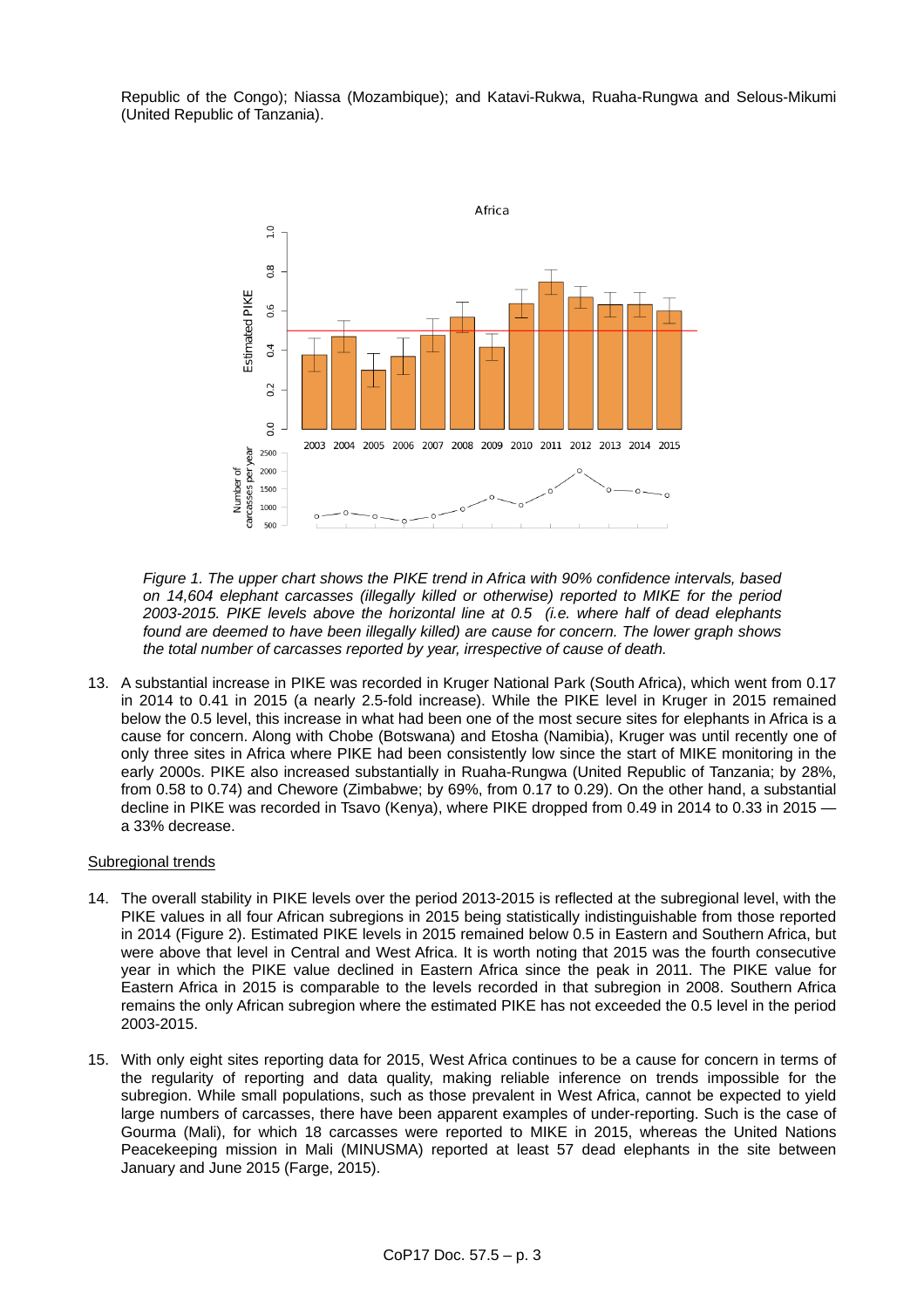

*Figure 2. Subregional PIKE trends with 90% confidence intervals. The numbers of carcasses on which the trends are based are shown at the bottom of each chart.*

*Estimates of poaching rates and scale of illegal killing*

16. As noted in paragraph 7, using methods derived by Dr Kenneth Burnham, the statistical expert in the MIKE and ETIS Technical Advisory Group (TAG), PIKE data can be combined with estimates of natural mortality rates to yield estimates of the poaching rate (i.e. of the proportion of total elephant population that was illegally killed in any given year). The relationship between PIKE and the poaching rate  $k$  is given by

$$
k = \frac{mp}{1 - p}
$$

where  $p$  is the PIKE estimate and  $m$  is an estimate of the natural mortality rate.

- 17. It is worth drawing attention to two important properties of the above equation:
	- a) The poaching rate k is directly proportional to the PIKE odds,  $\frac{p}{1-p}$ . As p tends to one,  $1-p$  tends to zero, and thus the odds increase non-linearly with respect to  $p$ . As shown in Figure 3, the relationship is initially approximately linear, but as  $p$  reaches high values, the PIKE odds  $Q$  begin to increase much more rapidly, resulting in the curve taking a sharp turn upwards. In consequence, changes in PIKE equate to different poaching rates depending on the initial value of PIKE.
	- b) The second property to note is that the estimate of natural mortality, m, is also directly proportional to the poaching rate estimate. Thus, for instance, for any given level of PIKE, a doubling of the natural mortality rate results in a doubling of the estimated poaching rate.
- 18. The main implication of the above properties is that, while the poaching rate is in principle a better measure of the impact of poaching than PIKE is, its calculation requires good estimates of natural mortality rates. Unfortunately, however, such estimates are only available for a handful of sites in which detailed demographic studies have been conducted, such as Amboseli (Moss, 2001), Etosha (Lindeque, 1988), Kruger (Whyte, 2001), Samburu (Wittemyer, Daballen and Douglas-Hamilton, 2013), and Tarangire (Foley and Faust, 2010).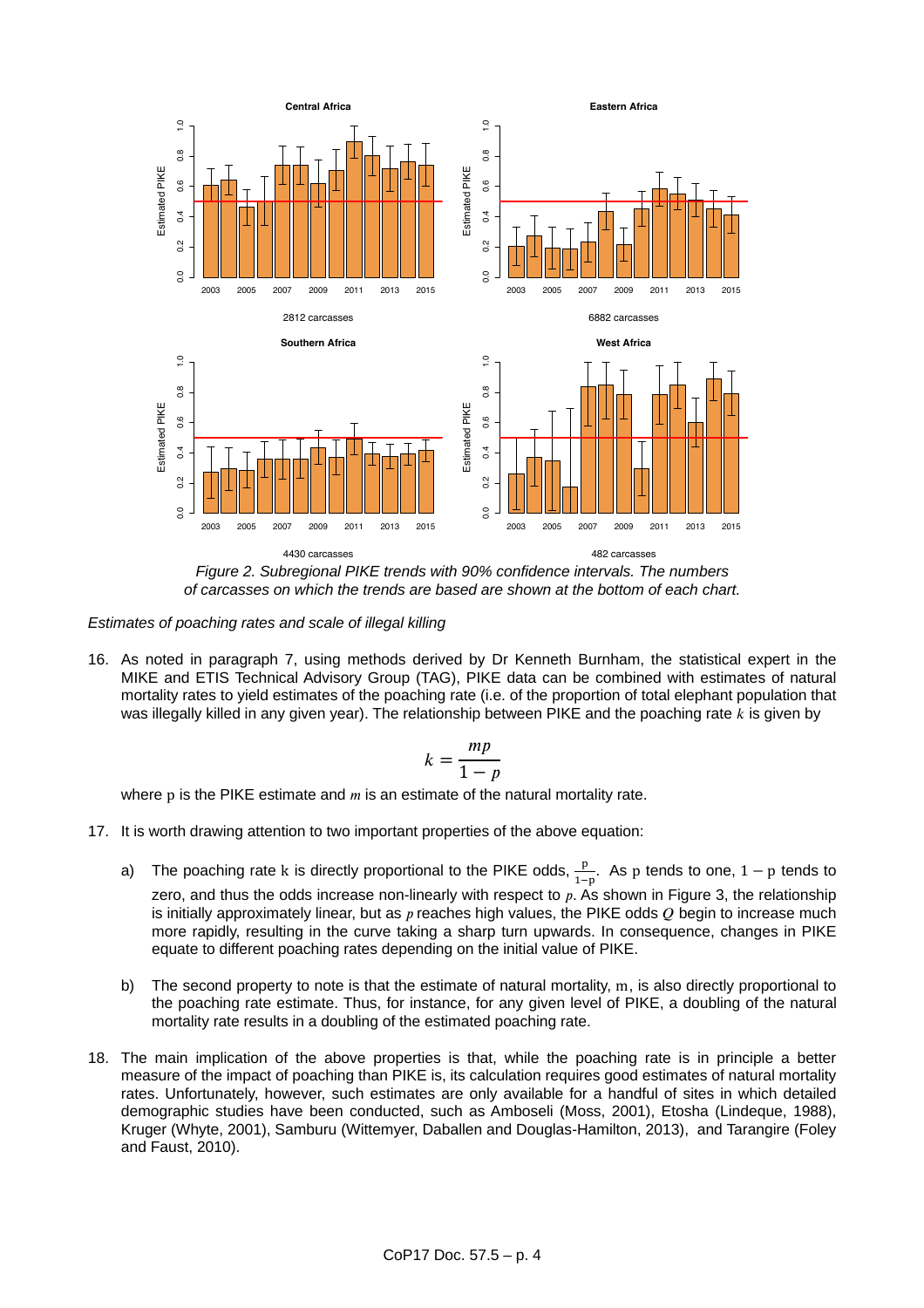

*Figure 3. Relationship between PIKE (p) and the PIKE odds (Q). For explanation see text.* 

- 19. The MIKE report to CoP16 (document CoP16 Doc. 53.1) provided estimates of poaching rates across African subregions. As advised by the MIKE and ETIS TAG at the time, natural mortality values ranging from 1.5% to 4.5% were used to estimate the poaching rates reported in that document. On the other hand, Wittemyer *et al.* (2014) used a natural mortality estimate of 3.2%, with a variance of 0.015%. This estimate was derived from seven demographic studies conducted in savannah environments, and applied to all elephant age groups, from juvenile to adult.
- 20. However, as the MIKE and ETIS TAG noted at its 13th meeting (Nairobi, March 2016), an appropriate natural mortality rate to use in such calculations would be partitioned to exclude juvenile mortality, as juveniles are usually not directly targeted by poachers (even though there may be 'collateral' juvenile deaths resulting from the poaching of adult females). In addition, carcasses of juvenile elephants tend to disappear quickly through the action of scavengers and, in consequence, they hardly feature in the data reported to MIKE. Yet, as juvenile elephants tend to be more vulnerable than adults to predation, drought, accidents and other natural causes of death, a natural mortality rate that excludes juvenile mortality is likely to be considerably lower than a combined rate for all age groups.
- 21. Figure 4 shows an estimated trend in poaching rates for all African sites combined under a 3% natural mortality scenario. This natural mortality rate is only slightly lower than the rate used in Wittemyer *et al*. (2014) which, as explained above, might be an overestimate. Under this scenario, estimated median rates of illegal killing of elephants were above the 5% threshold (i.e. exceeding the normal growth rate of elephant populations) between 2010 and 2014, dropping in 2012 to converge towards the estimated sustainability threshold of 5% by 2013. While the 2015 estimate fell below the 5% threshold for the first time in six years, its 90% confidence interval still spans that threshold, making it difficult to ascertain with any degree of confidence whether the poaching rate was biologically sustainable that year.
- 22. Estimates of numbers of elephants illegally killed can be obtained by combining estimates of the poaching rate (see equation in paragraph 16) with estimates of elephant population size. The estimated number of elephants illegally killed  $K$  is given by

$$
K = kN
$$

where  $N$  is the elephant population estimate.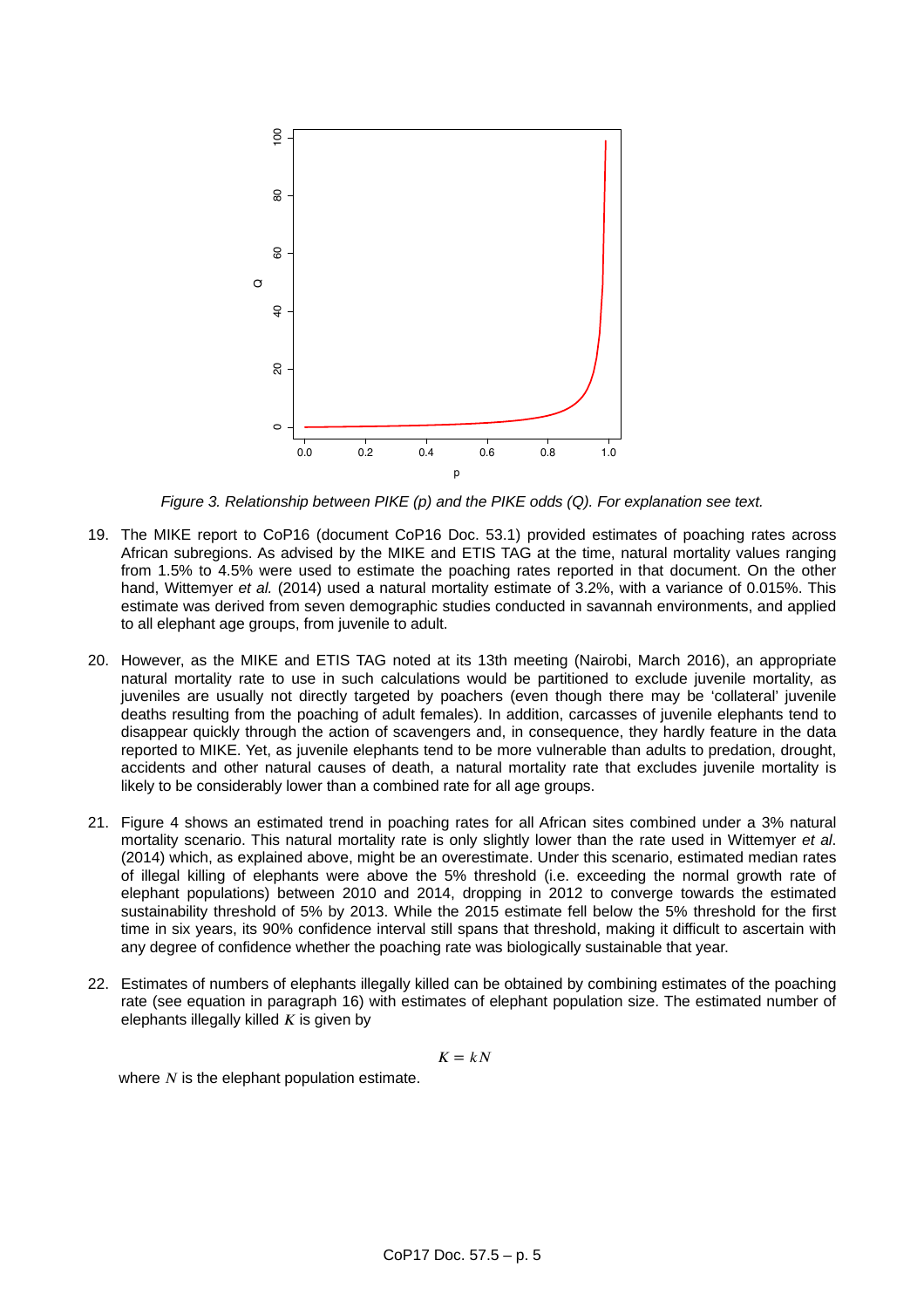

*Figure 4. Trend in estimated poaching rates in African MIKE sites (median, black line) under a 3% natural mortality scenario. The boxes represent the 90% confidence interval derived from a Monte Carlo simulation framework. The dashed line at 5% represents the normal growth rate of elephant populations. Poaching rates above this level are likely to result in net population declines.* 

- 23. African elephant population data for the MIKE Programme are maintained in the African Elephant Database (AED) of the IUCN African Elephant Specialist Group (AfESG). Regular elephant population surveys, and annual updates of the AED, are critical for the MIKE Programme to be able to provide estimates of numbers of elephants illegally killed on a yearly basis. However, in the period currently covered by the PIKE trend (2003 to 2015), the AfESG has only been able to produce two updates. The first of these (Blanc *et al.,* 2007) provided population estimates obtained up to the end of 2006, while the second provided population estimates obtained up to the end of 2013 (African Elephant Specialist Group, 2014). Given that interpolating continental elephant population estimates is fraught with difficulty, for this report, estimates of numbers of elephants killed have only been calculated for those two years (2006 and 2013). The AfESG plans to release a new African Elephant Status Report prior to CoP17, with estimates up to the end of 2015. This update will include the results of aerial surveys conducted in 2014 and 2015 as part of the Great Elephant Census funded by the Paul Allen Family Foundation. Once those estimates become available, estimates of numbers killed in 2015 will be provided in an addendum to the present document.
- 24. If the results of recent surveys lead to lower subregional and continental estimates of elephant numbers, as is expected given the high levels of poaching prevalent in recent years, the estimates of numbers of elephants killed in 2015 would consequently be lower as well. This would be the case even if the poaching rate had remained unchanged since 2013, as it would merely reflect the smaller elephant population estimate.
- 25. In view of the lack of reliable estimates of adult natural mortality, as described above, the MIKE and ETIS TAG advised, at its 13th meeting, that two natural mortality scenarios be used in this document to derive estimated numbers of elephants killed illegally, namely a rate of 3%, as above, as well as a substantially lower rate of 2%. Figure 5 shows estimated numbers of illegally killed elephants in 2006 and 2013 by subregion under these two natural mortality scenarios. Continental estimates are shown in Table 1. These estimates extrapolate beyond MIKE sites under the assumption that poaching rates derived at the subregional level are representative of their respective subregions.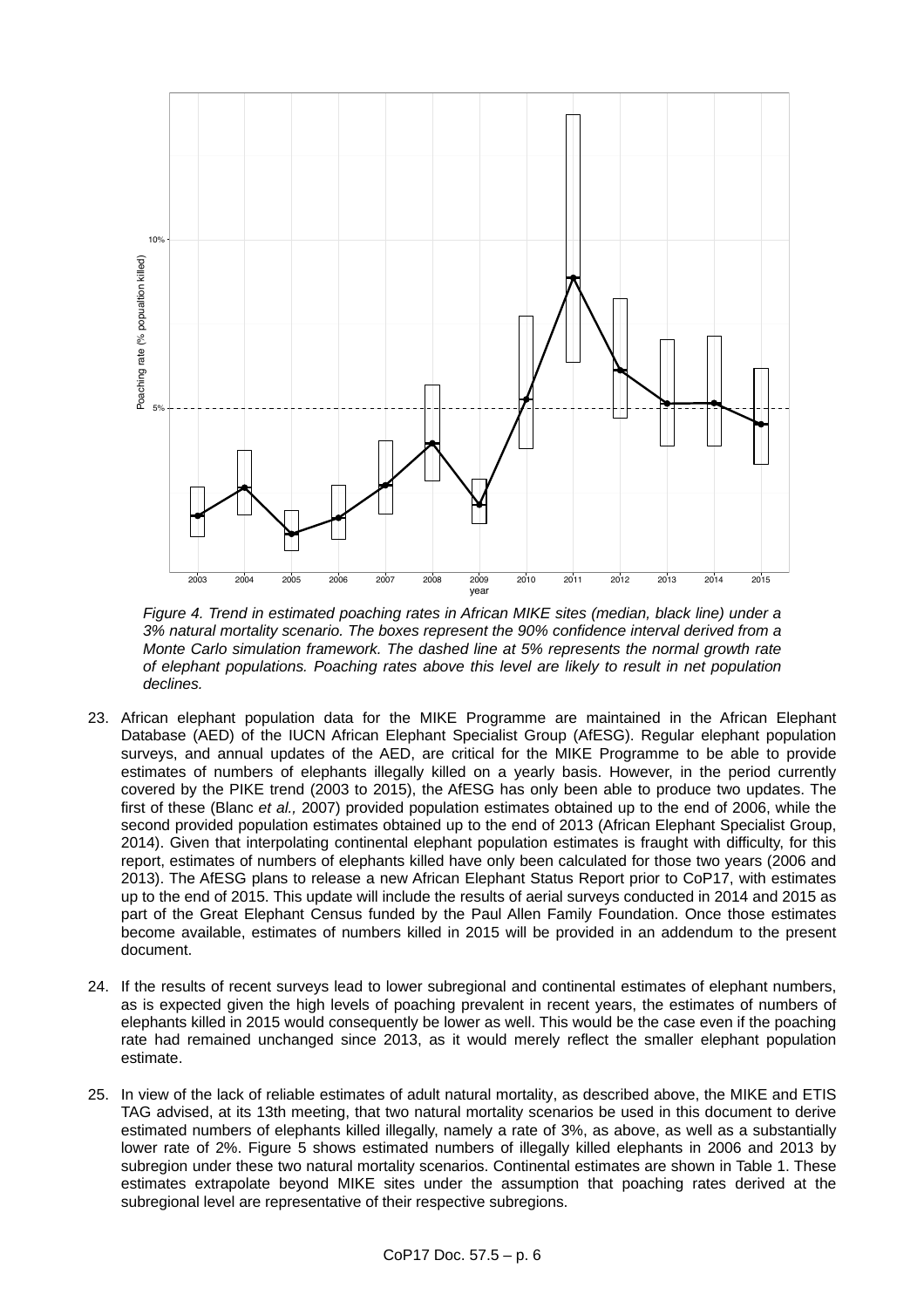

*Figure 5. Subregional estimates (medians) of numbers of elephants illegally killed in 2006 and 2013, with 90% confidence intervals, under two natural mortality scenarios: A) 2% average natural mortality, and B) 3% average natural mortality. These estimates are extrapolated to the entire African elephant population estimates for each subregion, and not just to the population at MIKE sites.* 

*Table 1. Continental estimates (medians) of African elephants killed in 2006 and 2013, with 90% confidence intervals, under two natural mortality scenarios (2% and 3%). These estimates are extrapolated to the entire African elephant population estimate, and not just to the population at MIKE sites.*

|      | 2% natural mortality |                            | 3% natural mortality |                            |
|------|----------------------|----------------------------|----------------------|----------------------------|
| Year | Estimate             | 90% confidence<br>interval | Estimate             | 90% confidence<br>interval |
| 2006 | 7.544                | $[4,560 - 11,531]$         | 11,291               | $[6,785 - 17,390]$         |
| 2013 | 14,533               | $[8,634 - 25,742]$         | 21,291               | $[12,913 - 36,734]$        |

- 26. As can be seen from Figure 5, the estimates for Central Africa are rather imprecise (i.e. their 90% confidence intervals are very wide). While undoubtedly this is partly a result of high levels of poaching in the subregion, it is also likely to be due in part to biases in the probability of detection of elephant carcasses in forested areas, where visibility is limited, and where illegally killed elephants are more likely to be detected than naturally dead elephants, because they can be revealed through poacher trails and other human signs.
- 27. Inevitably, the wide 90% confidence intervals for Central Africa also cause the continental estimates in Table 1 to display wide 90% confidence intervals. For this reason, and given the uncertainty around natural mortality rates, these estimates, and others like them, should be treated with caution. Rather than focusing on the actual numbers given, appropriate statements about these estimates would focus on the order of magnitude (i.e. tens of thousands of elephants), and on whether that order of magnitude is acceptable.
- 28. The MIKE Programme will continue to refine its methodologies, specifically aiming to address the problems of natural mortality rates and detection probability bias. It is important to note that improvements in methodology are bound to result in different estimates of poaching rates and of numbers of elephants killed. Other sources of data, such as elephant population trends arising from systematic surveys conducted according to the MIKE survey standards (Craig, 2012; Hedges and Lawson, 2006), and ivory trade data from ETIS, are critical to corroborate MIKE estimates. Similarly, data from the genetic and isotopic analyses of seized ivory, in compliance with Resolution Conf. 10.10 (Rev. CoP16) and Decision 16.83, may help in calibrating site-level estimates of poaching levels, both at MIKE sites and beyond.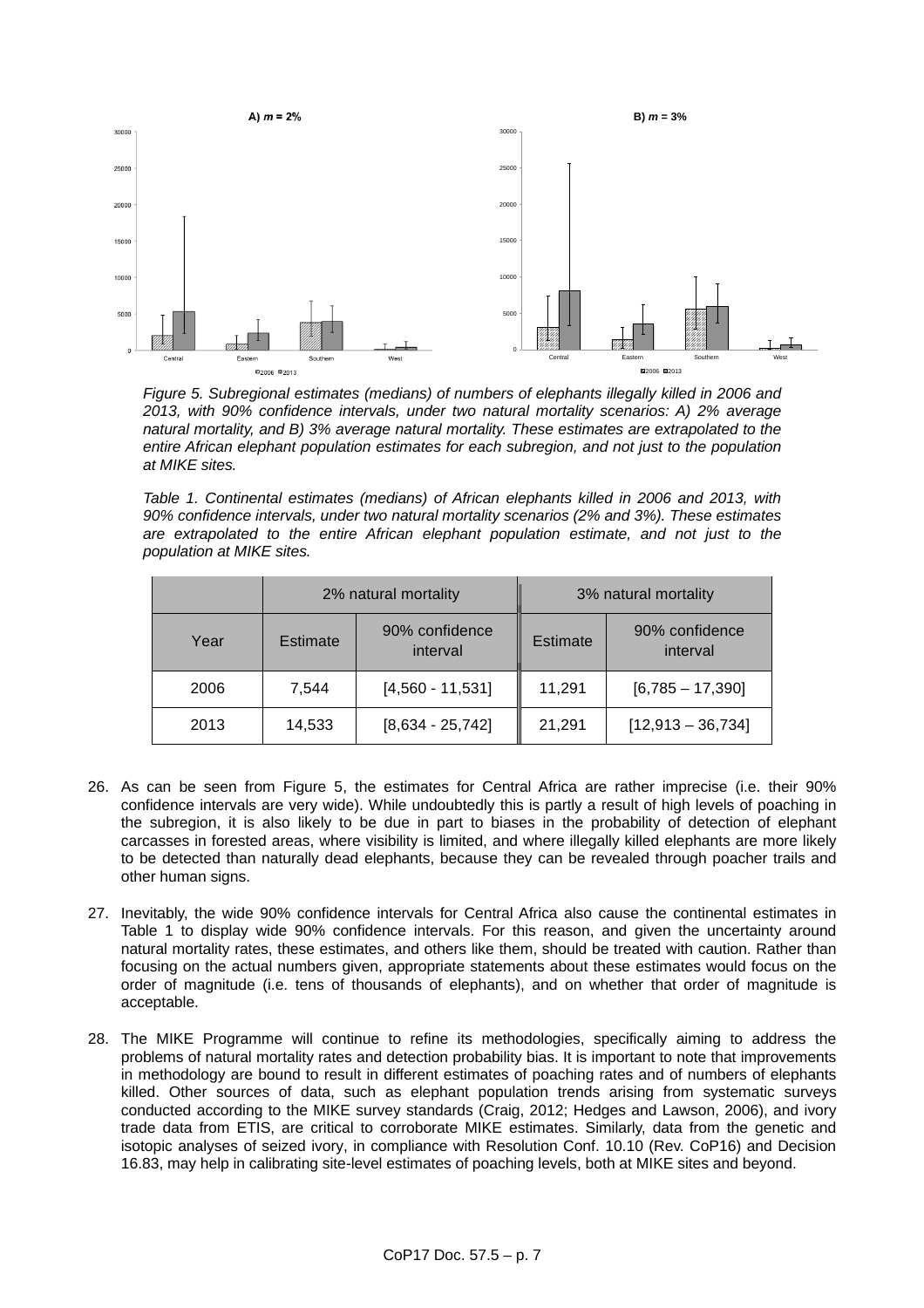# MIKE objective ii): Assessment of effects of CITES decisions on levels of illegal killing of elephants

- 29. At its 14th meeting (The Hague, 2007), the Conference of the Parties approved, by consensus, the international sale of government-owned raw ivory from the four populations of *Loxodonta africana* included in Appendix II (Botswana, Namibia, South Africa and Zimbabwe) to approved trading partners (China and Japan). At the same time, the Conference of the Parties established a moratorium of nine years, from the date of the sale, on the submission of proposals to allow commercial trade in elephant ivory from those four populations. The sales took place in November 2008, and the ivory reached its destinations in January 2009.
- 30. Document CoP16 Doc. 53.1 presented an analysis of factors associated with levels of illegal killing of elephants. The analysis found that levels of poverty in and around MIKE sites, law enforcement capacity, levels of governance and corruption in range States, and demand in major ivory consuming nations, were important predictors of spatial and temporal poaching trends, accounting for nearly two-thirds of the variation in PIKE levels.
- 31. On the other hand, no evidence was found to suggest that illegal killing of elephants increased or decreased as a direct result of the one-off ivory sales or the nine-year moratorium. If the decisions approving these had any effect on poaching levels, a discontinuity in the continental trend would have been expected, but that effect was not discernible from the available data. The decisions associated with the sales were spread over time and the increase in poaching levels had become apparent before the decisions were made. Under the mandate provided in Decision 14.78 (Rev. CoP16), the analysis was repeated for SC65, with minor improvements as described below, with data available up to the end of 2013, and the above conclusions continued to hold.
- 32. The analysis for SC65 (see document SC65 Doc. 42.1) again showed that MIKE sites where high levels of poverty prevail (as measured by subnational infant mortality rates), and countries with poor governance scores (as measured by Transparency International's Corruption Perceptions Index), tend to experience higher poaching levels. These two factors explain most of the spatial variation in PIKE levels. The temporal variation in PIKE is strongly correlated with the trend in the import price of legal mammoth ivory in China (including Hong Kong and Macao SAR). This variable proved to be a better correlate of PIKE trends than the trend in consumer spending in China that had been used in previous analyses.
- 33. Virtually all raw mammoth ivory in international trade originates from the Siberian tundra and is therefore exported by the Russian Federation. Importing countries over the last 20 years have included Canada, Germany, the Republic of Korea, Singapore, Thailand and the United States of America. Since the mid-1990s, however, China (including Hong Kong SAR and Macao SAR) has been by far the largest importer, accounting for over 95% of all imports of Russian raw ivory by weight since 2006 (Figure 6 A). As shown in Figure 6 (B-D), both the supply of, and demand for, Russian mammoth ivory rose sharply between the late 1990s and the mid-2010s. The total reported volume of Russian raw ivory exports rose from 17.3 tonnes in 1995 to 105 tonnes in 2014, a more than six-fold increase, or an average rate of increase of 10% per annum. The price per kg, calculated on the basis of declared value and weight at import, increased at the same rate, from USD 37.6 to 150.6 in real terms (2010 USD), or from USD 28 in 1995 to USD 171 in 2014 in nominal terms. The total declared value of the trade increased more than 24-fold in real terms, from just under USD 645,000 in 1995 to nearly USD 16 million in 2014. This represents an average rate of increase of 21% per year, after adjusting for inflation, thus greatly outstripping interest rates in China, which hovered around 6% during the period in question. It is worth emphasizing that these are merely declared values averaged over all grades of ivory; actual values are likely to be considerably higher, especially for high-grade mammoth ivory (Vigne and Martin, 2014).
- 34. These sharp increases in both price and volume of trade in mammoth ivory are likely to be a reflection of a shift in standard demand, and not necessarily a result of 'conspicuous consumption', or of mammoth ivory being a 'Veblen good' (Leibenstein, 1950). The fact that both the price and the volume of trade increased, and not just the price, suggests that mammoth ivory is a normal good, rather than a luxury good or a status symbol. However, how much of that demand is from consumers, and how much from speculators storing mammoth ivory as an investment, remains an open question. There is increasing evidence that speculation currently plays an important role in the illegal trade in elephant ivory (Gao and Clark, 2014; Moyle, 2014), and the same might apply to the legal trade in mammoth ivory.
- 35. While elephant poaching trends appear to be on a slow decline, the price and value of the mammoth ivory trade have continued to increase sharply. In other words, the relationship between PIKE and mammoth ivory prices may be breaking down. While this might suggest that a substitution effect may be taking place, with preferences shifting away from elephant ivory and towards mammoth ivory, the economics of ivory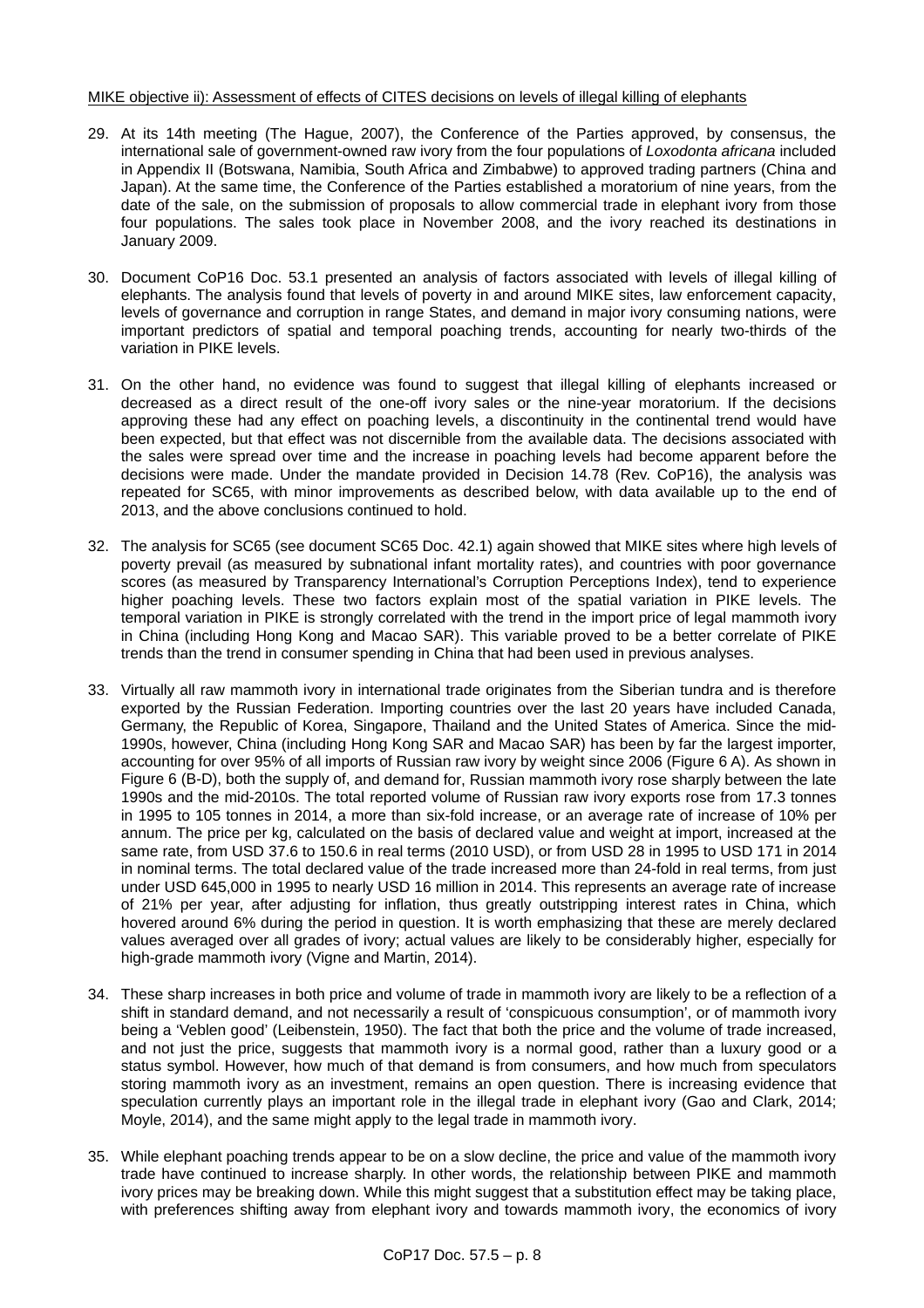consumption, and the interaction between the mammoth and elephant ivory markets, are poorly understood.

36. It is also worth emphasizing that no causal connection can be established at present between PIKE and any of its correlates identified thus far. The MIKE Programme, in collaboration with ETIS and other partners, intends to continue to evaluate evidence on factors associated with levels of illegal killing of elephants, whether these are CITES decisions or other factors that lie beyond the control of the Convention.



*Figure 6. Trend in China's (including Hong Kong and Macao SAR) share of raw ivory imports from the Russian Federation in the period 1995-2014 (A), and trends raw ivory exports from the Russian Federation (as reported by all importers), in the same period, by declared weight (B), declared import value (C) and average declared price (derived) (D). These values are for all raw ivory from the Russian Federation, which may include non-mammoth ivories such as walrus and narwhal, but those are likely to only represent a small proportion of the totals. All dollar values are in real terms (2010 USD). Source: http://comtrade.un.org. Data for 2015 were not yet available from all importers when this document was being finalized (April 2016).* 

### MIKE objective iii): Establishing an information base to support decisions on management, enforcement and protection needs

- 37. In order to complement the information base provided by MIKE on levels of and trends in illegal killing of elephants, the MIKE Programme has developed a site-level Law Enforcement Capacity Assessment (LECA) designed to assess the effort and resources employed by participating range States in the detection and prevention of illegal killing of elephants. This assessment, which was developed as part of the project entitled "Minimizing the Illegal Killing of Elephants and other Endangered Species" (MIKES) with funding from the European Union, is also intended to help participating range States, and the wider CITES community, to better understand the status of wildlife law enforcement efforts at the conservation area level, to pinpoint key areas where investments and projects could potentially be targeted, and to monitor progress in strengthening wildlife law enforcement capacity.
- 38. The LECA is designed to be undertaken as a self-assessment by wardens or senior wildlife law enforcement officers based at participating MIKE sites. The assessment is administered in a Portable Document Format (PDF) form, which can be sent by email and can be either completed electronically or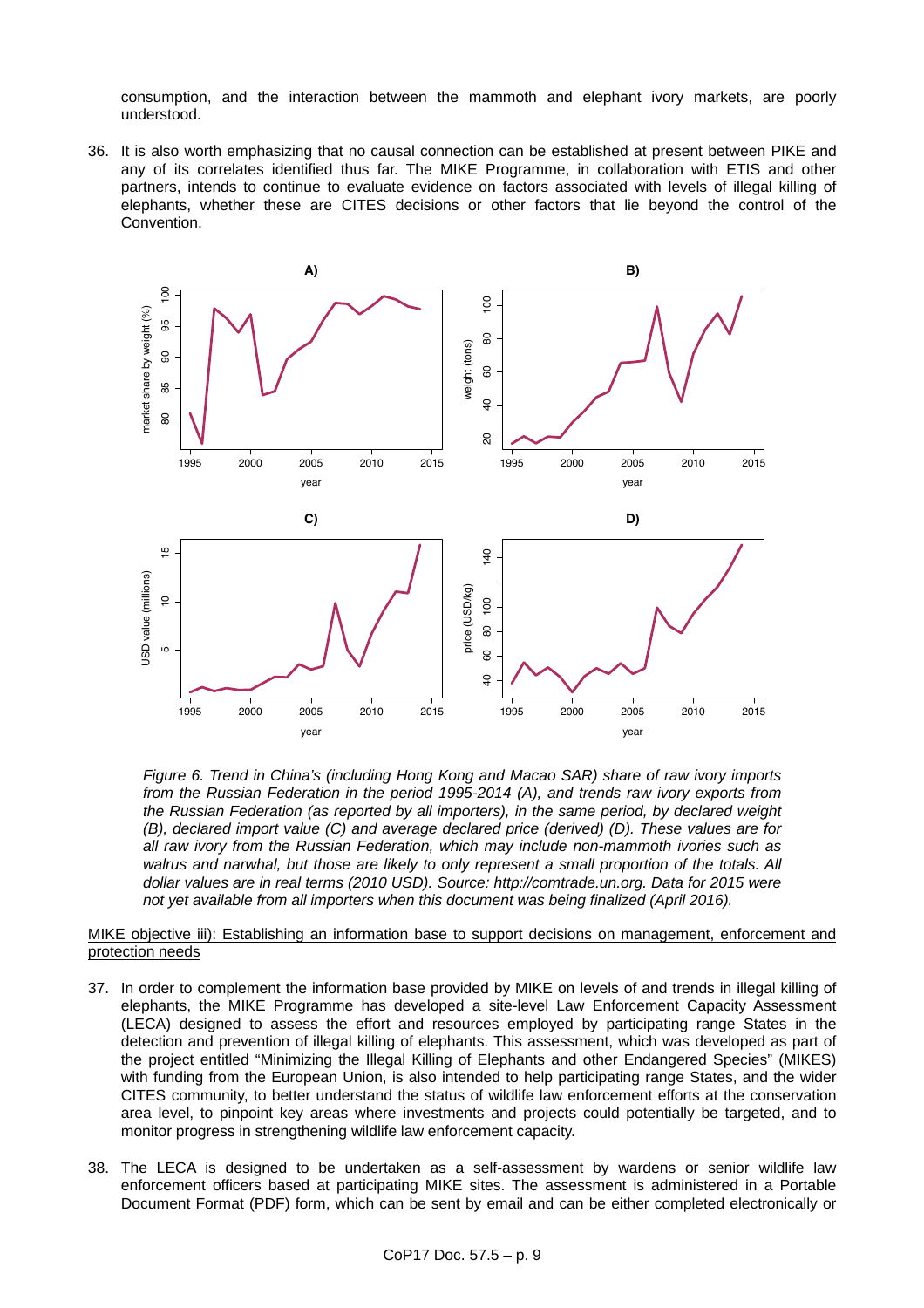printed and filled in manually. The assessment is organized into a series of law enforcement pillars, each with a set of questions designed to assess a different aspect of law enforcement capacity at site level. The form and guidance can be downloaded from https://cites.org/eng/prog/mike/tools\_training\_materials/leca.

- 39. The assessment consists of 41 questions organized into the following six law enforcement pillars:
	- A. Law Enforcement finances and human resources (six questions)
	- B. Law Enforcement patrols (twelve questions)
	- C. Patrol operations (seven questions)
	- D. Investigations and intelligence (five questions)
	- E. Law Enforcement monitoring (six questions)
	- F. Community participation in Law Enforcement (five questions)
- 40. For each question, respondents are asked to select an option from a four-point descriptive ranked scale that best matches the current circumstances at the site. Respondents can further elaborate their answers in a comments field. The assessment is intended to be completed by a lead person, assisted where possible by specialists in the different law-enforcement pillars.
- 41. In 2015, the assessment form and guidance on its completion were circulated to all MIKE sites in Africa via MIKE national focal points. At the time of writing (April 2016), 43 responses had been received. There were roughly equal numbers of responses from the four subregions (11 from Central Africa; 12 from Eastern Africa; 10 from Southern Africa; and 10 from West Africa). Figure 7 summarizes the responses received, with average scores by pillar, displayed as a star plot for each site.
- 42. While the results of the self-assessments showed clear differences between sites, no clear spatial pattern is discernible from the data. A pattern that does emerge from the self-assessment, however, is that sites tend to consider themselves weakest in the pillar of investigations and intelligence (pillar D). Indeed, the two questions with the two lowest average scores (1.9 & 2.2 out of a maximum of 4) were both from this pillar. Approximately four out of five sites (80%) indicated that human resource capacity for wildlife investigation and intelligence gathering was insufficient and that, while intelligence information may be stored electronically, it was not often used to inform the law enforcement response (Figure 8). This finding is particularly relevant in view of evidence that investigations and intelligence are more effective in combating poaching than are regular patrols (Jachmann, 1998).
- 43. Despite the inherent limitations of self-assessments, feedback obtained from range States suggests that the MIKE Law Enforcement Capacity Assessments help site managers to evaluate their capacity and needs to effectively prevent and respond to wildlife crime in a structured manner. Indeed, several African elephant range States have requested that the MIKE Programme conduct these assessments on an annual schedule, rather than the biennial schedule that was originally envisaged. In addition, the MIKE Programme is conducting on-site verification exercises, which will increase the reliability of these assessments. Verified assessments may not only help to pinpoint areas where investments in strengthening wildlife law enforcement capacity should be focused, but might also provide a good source of data for evaluating the relationship between law-enforcement capacity and poaching levels.

## MIKE objective iv): Capacity building in elephant range States

44. In accordance with its mandate under Resolution Conf. 10.10 (Rev. CoP16), the CITES MIKE Programme has traditionally focused its capacity building efforts at the site level with the aim of improving the ability of site management ability to implement and make use of MIKE and to enhance wildlife law enforcement.

#### Ability of site management to implement and make use of MIKE

45. Reliance on ranger-based monitoring as the primary source of information has been one of the key strengths of the MIKE Programme. This bottom-up approach to data collection and analysis places a high value on practical information derived straight from site-level monitoring. In this way, MIKE is well placed to enable monitoring systems to be tailored to meet site-specific management needs, as well as to inform adaptive management. However, many sites also require significant additional resources and capacity building support if this potential to support area management is to be fully realised and utilized.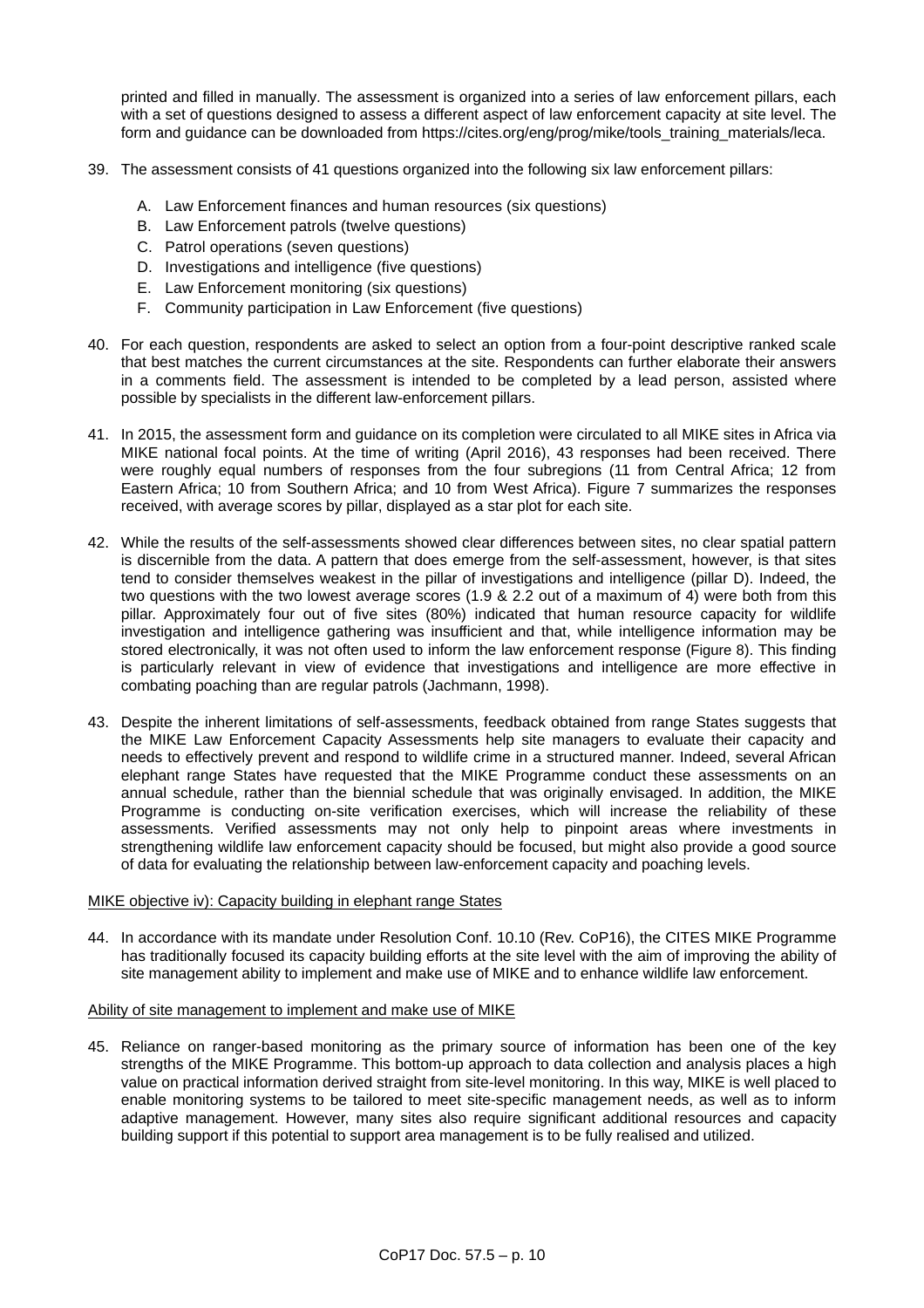

*Figure 7. Summary results from the MIKE site-level Law Enforcement Capacity Assessment conducted in 2015. The length of the spokes in the star plots represent the mean score for each pillar. The plots are colour-coded on mean scores across all pillars as low (red, average score less than 2), intermediate (orange, average score between 2 and 3) and high mean (green, average score greater than 3). The size of the spokes in the legend is not to scale with the spokes in the star plots.*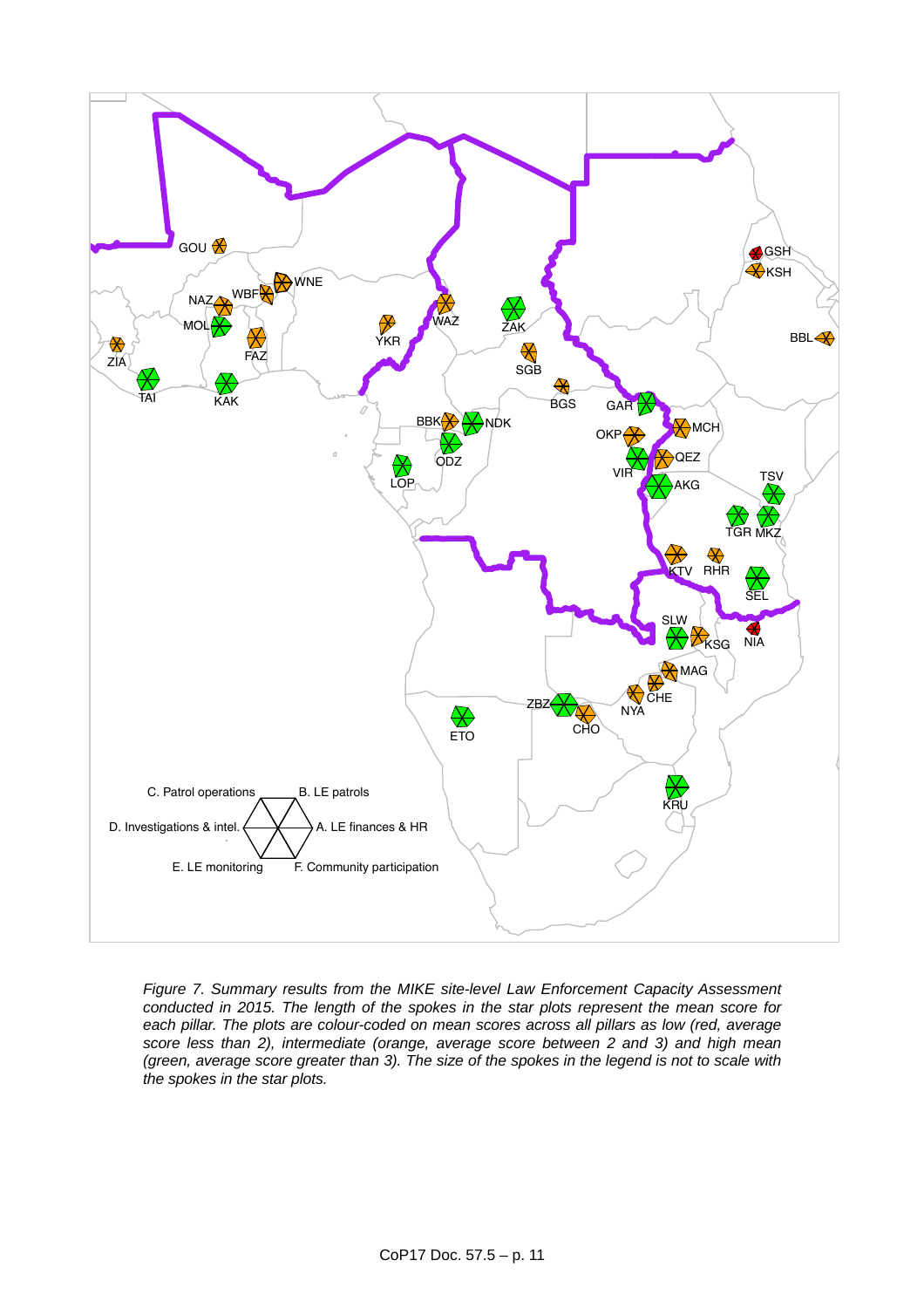

*Figure 8. Frequency of responses for the two lowest-scoring questions in the site-level enforcement capacity assessment conducted in 2015, both of which are in pillar D (Investigations and intelligence). For question D2, the possible responses are as follows: 1: the site has no investigations-and-intelligence staff; 2: investigations and intelligence are functions of LE staff at the site, but the capacity is insufficient; 3: investigations and intelligence are functions of LE staff at the site, and the capacity is sufficient; 4: the site has dedicated, trained and active investigations-andintelligence staff and their number is sufficient for the scale of the wildlife crime problem. For question D3, the possible responses are as follows: 1: intelligence information is only responded to as necessary and there is no database used to record information collected; 2: basic intelligence information is recorded in a generic database (such as a spreadsheet), but it does not help investigators to develop suspect profiles using partial information or to establish linkages between information provided; 3: intelligence information is recorded in a specialized intelligence database that can build suspect profiles and establish linkages, but feedback to management action is insufficient; 4: intelligence information is recorded in a specialized intelligence database, and this is frequently informing management responses.* 

46. The MIKE Subregional Support Units have led capacity building efforts in this area and have focused on selecting and supporting suitable monitoring tools with regard to site capacity and management needs, and strengthening the ability of sites to implement and make use of these tools as part of the MIKE system. This capacity building has been achieved through a variety of site visits, on-site training, and technical support, including establishing and maintaining hardware and software, and support for data collection and management. Table 2 provides a summary of the 43 site-based training events that took place during 2013 and 2014. This level of effort will continue during the ongoing EU-funded MIKES project, which was launched in 2014 and will run to 2018. However, activities in 2015 were hampered by problems brought about by the United Nations transition to Umoja, the new Enterprise Resource Planning system implemented that year. The transition made it impossible to process payments to implementing partners for an extended period, hence negatively affecting the activities of the MIKE Subregional Support Units. The Secretariat is sincerely grateful to IUCN, which hosts the MIKE Subregional Support Units, for its continued support to the MIKE programme in the face of these challenges. Fortunately, however, these issues have now been largely resolved, and capacity-building activities resumed in March 2016.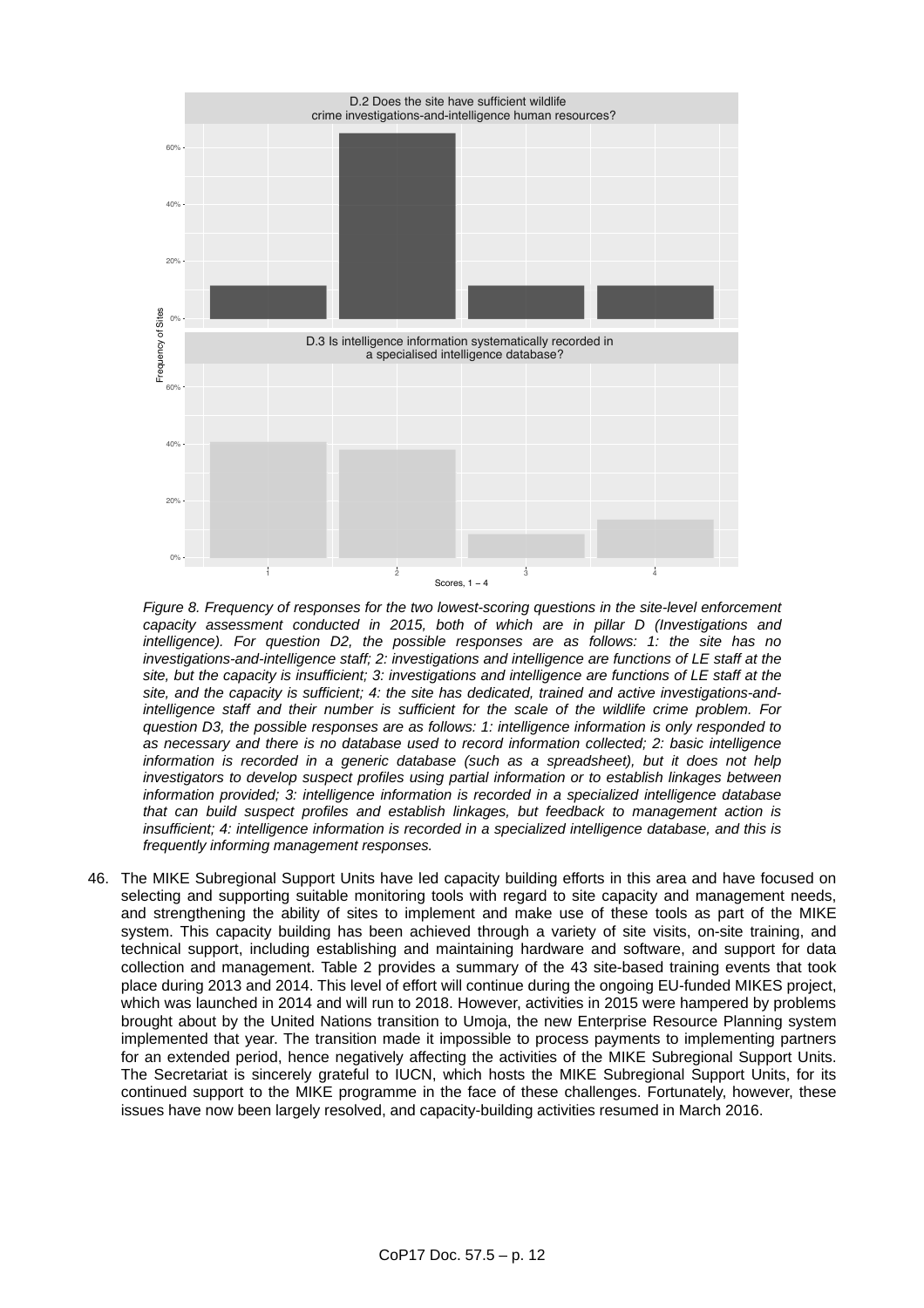| Subregion             |                             | <b>Site</b>            | Data collection:        | Data Management:     |
|-----------------------|-----------------------------|------------------------|-------------------------|----------------------|
|                       | Country                     |                        | No. field staff trained | No. officers trained |
|                       | Cameroon                    | Bouba-Ndjida           | 32                      | 4                    |
|                       | Cameroon                    | Boumba Bek             | 23                      | 8                    |
| <b>Central Africa</b> | Cameroon                    | Deng Deng              | 15                      | 4                    |
|                       | Cameroon                    | Lobéké                 |                         | 2                    |
|                       | Cameroon                    | Waza                   | 24                      | 3                    |
|                       | Central African Republic    | Dzanga Sangha          |                         | 3                    |
|                       | Chad                        | Sena Oura              | 10                      | 6                    |
|                       | Chad                        | Zakouma                |                         | 1                    |
|                       | Ethiopia                    | <b>Babile</b>          | 15                      |                      |
|                       | Rwanda                      | Akagera                | 15                      |                      |
| Eastern Africa        | United Republic of Tanzania | Katavi Rukwa           | 20                      |                      |
|                       | United Republic of Tanzania | Ruaha Rungwa           | 49                      |                      |
|                       | Uganda                      | <b>Murchison Falls</b> | 50                      |                      |
|                       | Uganda                      | Queen Elizabeth        | 50                      |                      |
|                       | Botswana                    | Chobe                  | 33                      |                      |
|                       | Malawi                      | Kasungu                | 31                      | 3                    |
|                       | Mozambique                  | Magoe                  | 10                      |                      |
|                       | Mozambique                  | Niassa                 | 10                      |                      |
|                       | Namibia                     | Caprivi                | 5                       |                      |
| Southern Africa       | Zambia                      | National (Chipata)     |                         | 28                   |
|                       | Zambia                      | South Luangwa          | 47                      |                      |
|                       | Zimbabwe                    | Chewore                | 33                      |                      |
|                       | Zimbabwe                    | Mana Pools             | $\overline{30}$         |                      |
|                       | Zimbabwe                    | National (Harare)      |                         | 22                   |
|                       | Zimbabwe                    | Nyaminyami             | 14                      |                      |
|                       | <b>Burkina Faso</b>         | Nazinga                |                         | 3                    |
|                       | Côte d'Ivoire               | Marahoué               | 15                      |                      |
|                       | Ghana                       | Kakum                  |                         | $\overline{7}$       |
|                       | Ghana                       | Mole                   |                         | 11                   |
| <b>West Africa</b>    | Guinea                      | Ziama                  | 15                      |                      |
|                       | Mali                        | Gourma                 | 12                      |                      |
|                       | Niger/Benin                 | Parc W                 | 24                      | 18                   |
|                       | Liberia                     | Sapo                   |                         | $\overline{2}$       |
|                       | Togo                        | Fazao-Malfakassa       | 9                       | $\overline{2}$       |
| <b>TOTAL</b>          | 23 countries                | 34 sites               | 581                     | 127                  |

*Table 2. Summary of training activities conducted by the MIKE Subregional Support Units in Africa in 2013 and 2014.* 

- 47. Training in data management has involved a number of tools, primarily MIST (Management Information SysTem; see http://ecostats.com/web/MIST) and, more recently, SMART (Spatial Monitoring and Reporting Tool; see http://smartconservationtools.org). However, both of these systems require a relatively high level of technical capacity and IT infrastructure at the site, which has undermined their utility in many sites. The MIKE Programme's approach has remained to support implementation of the most appropriate tools in relation to existing management needs and capacity, rather than to focus on the promotion of a particular monitoring tool.
- 48. As many sites appeared to be struggling to utilize effectively the full potential of some of the more sophisticated tools, a simpler, spreadsheet-based 'MIKE Workbook' is being developed and piloted in a number of sites. Many sites have already utilized an early version of this tool to report elephant mortalities to the MIKE Programme, and the focus is now on developing simple summaries of law enforcement effort and other basic metrics that can immediately inform area management, while still meeting MIKE reporting needs.
- 49. In combination with training activities, key equipment was also provided to improve the ability of MIKE sites, and national and site focal points to implement and make use of MIKE systems. This included hardware for data collection (i.e. Global Positioning System units and other handheld data collection devices) as well as a number of computers for the management of data on elephant mortality and other information (such as law enforcement effort and coverage information). This is in addition to the nominal support provided to MIKE sites to aid data collection and management.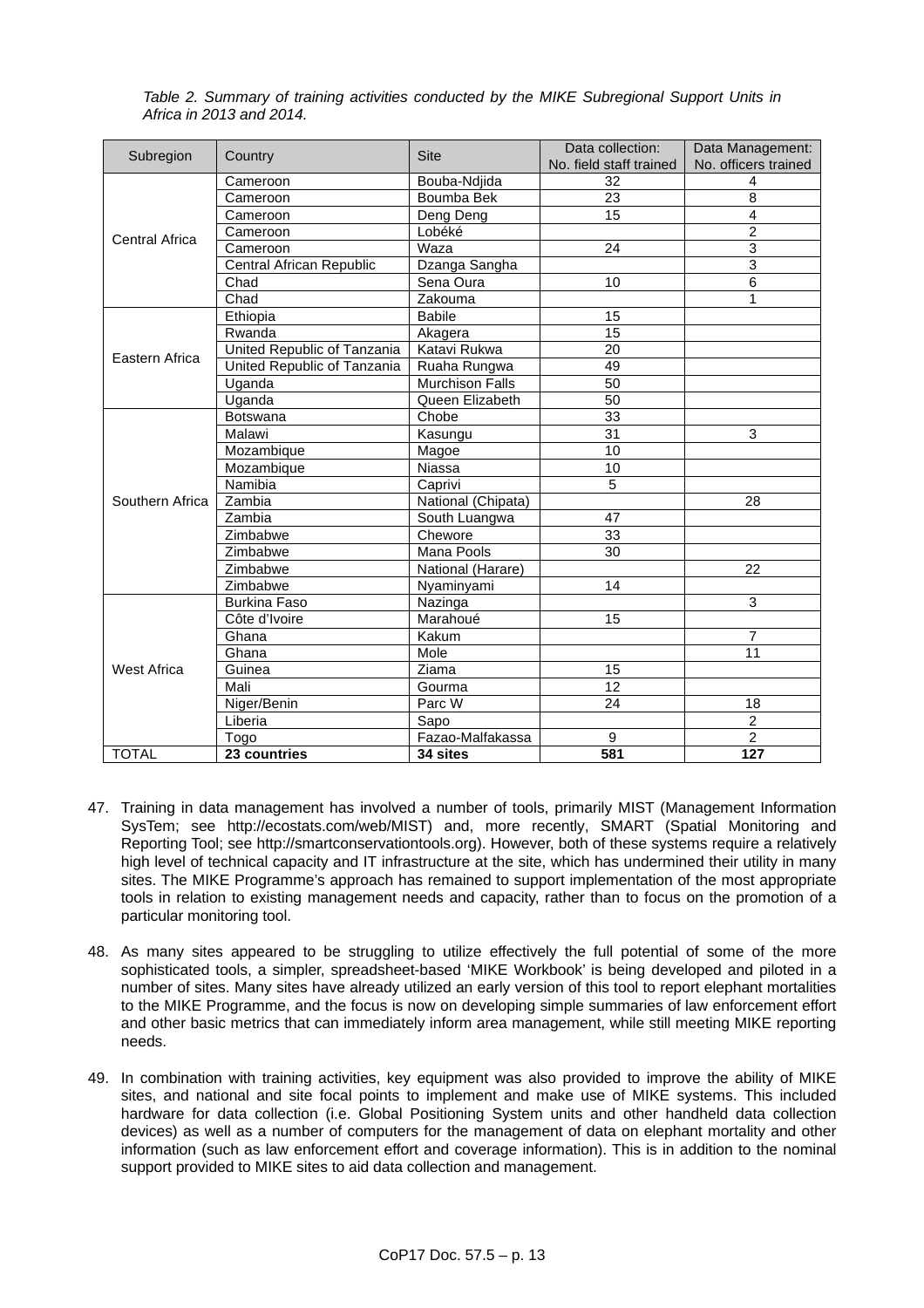- 50. Strong, ongoing interactions between the Subregional Support Officers and the focal points for countries and sites are critical in achieving and maintaining an adequate standard in data quality, in ensuring that MIKE data are of value to the sites, and in facilitating the uptake of the new aspects of the MIKE Programme. The MIKE Subregional Support Units further enhance the capacity of focal points by facilitating travel and communications between national offices and MIKE sites, by providing limited computer equipment and software, and by providing training in data management.
- 51. Overall, demand for, and uptake of, MIKE monitoring protocols remain strong among elephant range States. Indeed, there is demand from range States not originally included in the site sample, such as Angola and South Sudan, to formally join MIKE. Similarly, there is demand from range States already participating in MIKE to add new MIKE sites without expectation of support from the MIKE Programme. From the point of view of the MIKE and ETIS TAG, adding new sites would serve to strengthen the monitoring system and the inferences that can be drawn from MIKE data, provided that data quality can be assured and that MIKE human resources and support to sites are not further diluted. Responding to this demand and advice from the TAG, the MIKE Programme recently established a process for new sites to be added to the MIKE system on a voluntary basis. For details on the process and the nomination form, see https://cites.org/sites/default/files/common/prog/mike/tools/MIKE\_Site\_nomination\_form\_150814.pdf.
- 52. In April 2016, the Secretariat received an application from Mozambique to include Limpopo National Park in the list of MIKE sites. Upon review of the application, the MIKE and ETIS TAG recommended that Limpopo National Park be added to the list, and the site has now been added to the list.

### Enhancing wildlife law enforcement

- 53. The final evaluation of the MIKE Phase II project, which ran from 2006 to 2012 with funding from the European Union, recognized that, with the resources available to MIKE, it was not possible to build capacity substantially across all MIKE sites in Africa. The evaluation recommended that, in addition to ongoing activities, MIKE provide specific and more substantial support focused on enhancing enforcement in a smaller number of important conservation areas.
- 54. As a result of this recommendation, under the MIKES project, funds have been allocated for focused efforts to build law-enforcement capacity in eight 'focal sites'. The focal sites were selected on the basis of their importance for elephant conservation and other key CITES-listed species, levels of poaching, and existing levels of law-enforcement capacity. An objective process based on well-defined criteria was employed in the selection of the focal sites. This process was endorsed by the MIKE and ETIS Subgroup of the Standing Committee and undertaken in close consultation with the African elephant range States.
- 55. The eight selected focal sites, along with the specific areas of capacity building support being provided, are shown in Table 3. At the time of writing this document (April 2016) five support packages had been developed and agreements with implementing partners were being finalized. The specific areas of support were defined through participative meetings held in the focal sites with site-based managers and senior or experienced field staff, and were then reviewed at the national level by senior wildlife management agency staff. The implementation of these support packages will be overseen by two Senior Technical Advisors one in Central and West Africa and one in Eastern and Southern Africa — who will be collocated with the MIKE Subregional Support Units and hosted by IUCN. At the time of writing, the recruitment of these Senior Technical Advisors was still ongoing.

| Subregion         | Country                             | <b>Site</b>                        | Main focus of activities                                                                                      |  |
|-------------------|-------------------------------------|------------------------------------|---------------------------------------------------------------------------------------------------------------|--|
| Central<br>Africa | Cameroon                            | Boumba Bek<br><b>National Park</b> | Patrol staff effectiveness<br>Law enforcement operations management<br>Law enforcement monitoring             |  |
|                   | Central African<br>Republic         | Dzanga Sangha<br>Complex           | Patrol staff effectiveness<br>Law enforcement operations management<br>Specialized law enforcement operations |  |
|                   | Democratic Republic<br>of the Congo | Okapi Faunal<br>Reserve            | To be confirmed                                                                                               |  |

*Table 3. Focal sites selected under the MIKES project and main focus of capacity-building activities developed, as at the end of April 2016.*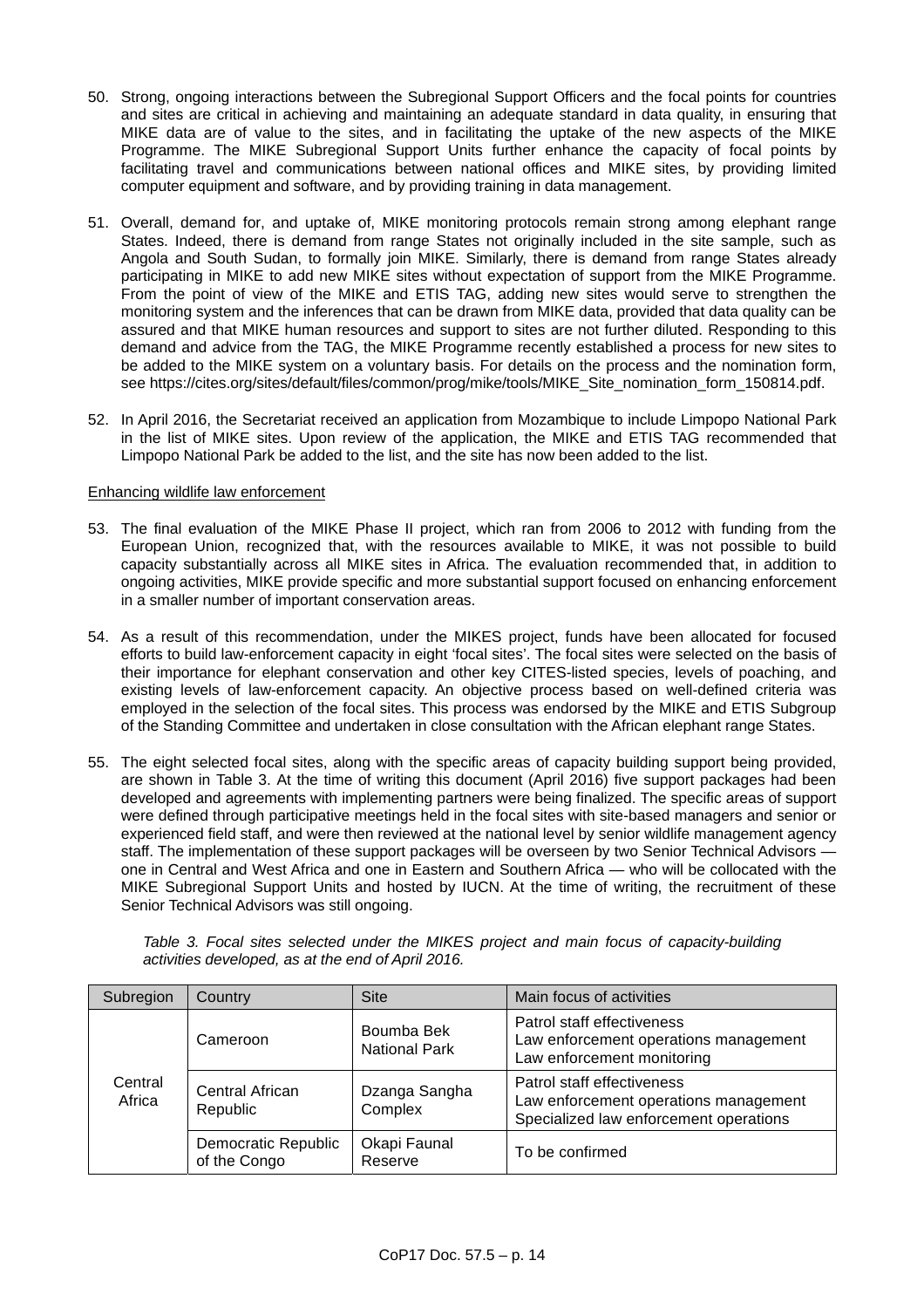| Subregion                 | Country                               | <b>Site</b>                                                   | Main focus of activities                                                                                                                           |  |
|---------------------------|---------------------------------------|---------------------------------------------------------------|----------------------------------------------------------------------------------------------------------------------------------------------------|--|
| Eastern<br>Africa         | Uganda                                | Queen Elizabeth<br><b>National Park</b>                       | Patrol staff effectiveness<br>Law enforcement operations management<br>Intelligence, investigations and prosecutions<br>Law enforcement monitoring |  |
|                           | <b>United Republic</b><br>of Tanzania | Katavi National<br>Park and Rukwa<br>Game Reserve             | To be confirmed                                                                                                                                    |  |
| <b>Southern</b><br>Africa | Mozambique                            | Niassa National<br>Reserve                                    | Patrol staff effectiveness<br>Management facilities and patrol mobility<br>Intelligence and community collaboration<br>Law enforcement monitoring  |  |
|                           | Zimbabwe                              | Mana Pools, Sapi<br>and Chewore World<br><b>Heritage Site</b> | Patrol staff effectiveness<br>Law enforcement operations management<br>Law enforcement monitoring<br>Intelligence and community collaboration      |  |
| West Africa               | Benin, Burkina<br>Faso and Niger      | Parc W, Arli and<br>Pendjari (WAP)<br>Complex                 | To be confirmed                                                                                                                                    |  |

# Capacity building activities in Asia

56. For the last 10 years, progress in the implementation of MIKE in Asia has been hampered by insufficient funding, despite the widespread support amongst Asian elephant range States for the revival and continued implementation of MIKE in Asia. In 2014, the US Fish and Wildlife Service awarded a grant to the CITES Secretariat for MIKE in South Asia. Funds from that grant have enabled the MIKE Programme to establish a Subregional Support Unit hosted by the IUCN Country Office in Delhi, India. The same funds also permitted the development, in partnership with the United Nations Office on Drugs and Crime (UNODC), of a funding proposal to the European Union to support law enforcement and monitoring activities in both South and Southeast Asia between 2016 and 2018. The proposal was approved by the European Commission and the project was launched in March 2016. The CITES-implemented component of the project will support the fulfillment of the MIKE and ETIS mandate in Asia. The UNODC-implemented component will: strengthen national-level legal frameworks for combating wildlife trafficking and crime; strengthen capacity for investigating and prosecuting illegal wildlife trade incidents, including in domestic markets; and build collaboration in wildlife crime and trafficking prevention nationally and regionally.

# Summary and conclusions

- 57. Based on the best available evidence, the MIKE Programme documented a considerable increase in levels of illegal killing of elephants in Africa between 2006 and 2011. There are strong reasons to believe that this increase has had negative consequences on elephant populations across much of Africa in recent years. Although average poaching levels have declined and stabilized since 2011, they remain higher than they were in the 2000s, and may still be having a negative impact on elephant populations in many parts of the continent. It is estimated that the number of elephants illegally killed annually in Africa between 2010 and 2015 ran into the tens of thousands. Although moving in the right direction, elephant poaching trends in 2015 remained a cause for concern.
- 58. The MIKE Programme has found no evidence that levels of elephant poaching increased or decreased as a direct result of CITES decisions concerning the trade in elephant ivory. Instead, MIKE has documented strong correlations between: poaching levels and the quality of human livelihoods at the site level; the quality of governance at the country level; and demand for ivory at the global level.
- 59. The MIKE Programme has continued to build and expand the information base to support the protection of elephants, striving to ensure that such information is relevant and used to inform management at the site, national, subregional and global levels. In this regard, the Secretariat hopes that the Law Enforcement Capacity Assessments recently developed by the MIKE Programme will result in a better understanding of law-enforcement capacity challenges faced by those charged with the protection of elephants across their range, and that this will assist in better focusing capacity-building efforts. Within its means, the Secretariat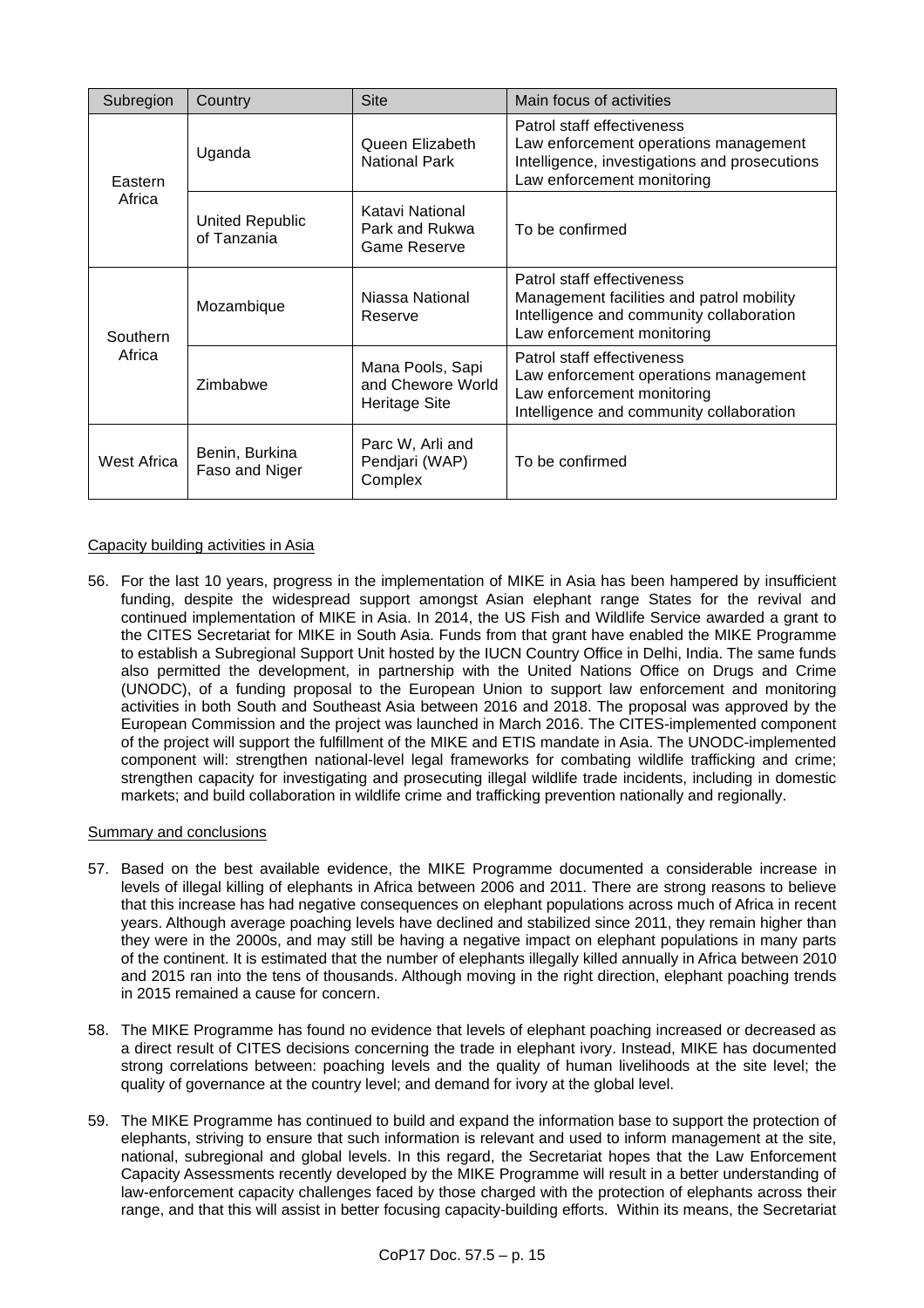will continue to work with elephant range States to strengthen the capacity of elephant range States to manage their elephant populations sustainably.

60. Subject to the availability of the substantial external funds required to implement MIKE, the Secretariat will continue to improve and refine and enhance the MIKE Programme, its tools and its outputs, and will also continue report to the Conference of the Parties, and to the Standing Committee, as may be required by the proposed revision to Resolution Conf. 10.10 on *Trade in elephant specimens* under agenda item 57. Funds for MIKE implementation in Africa and Asia have been secured up to the end of 2018 (see the Annex).

### Acknowledgements

- 61. The Secretariat is deeply grateful to the European Union for its continued support of the MIKE Programme in Africa (currently through the MIKES project), and now in Asia as well. The CITES Secretariat is also grateful to France, Japan, the United Kingdom of Great Britain and Northern Ireland, and the United States of America for funding provided to the MIKE Programme in Asia in previous years.
- 62. The Secretariat is also grateful to the members of the MIKE and ETIS Subgroup of the Standing Committee for their oversight of MIKE, and to the members of the MIKE and ETIS TAG for their dedication to ensure that MIKE delivers sound and robust outputs to the Convention and to the elephant range States. The Secretariat would also like to express its appreciation to IUCN for its long-standing partnership in the implementation of the MIKE programme.
- 63. Finally, the Secretariat would like to express its sincere appreciation to the African and Asian elephant range States for their commitment, ownership and vital in-kind support to the implementation of MIKE.

# Recommendation

64. The Conference of the Parties is requested to note this report.

# References

- African Elephant Specialist Group. 2014. "*Provisional African Elephant Population Estimates: Update to 31 Dec 2013*." http://www.elephantdatabase.org/preview\_report/2013\_africa\_final/2013/Africa.
- Blanc, J. Julian, Richard F. W Barnes, G. Colin Craig, Holly T Dublin, Chris R Thouless, Iain Douglas-Hamilton, and John A Hart. 2007. *African Elephant Status Report 2007: An Update from the African Elephant Database*. Vol. 33. Occasional Papers of the IUCN Species Survival Commission. Gland, Switzerland: IUCN. https://portals.iucn.org/library/efiles/documents/SSC-OP-033.pdf.
- Burn, Robert W., Fiona M. Underwood, and Julian Blanc. 2011. "Global Trends and Factors Associated with the Illegal Killing of Elephants: A Hierarchical Bayesian Analysis of Carcass Encounter Data." *PLoS ONE* 6 (9): e24165. doi:10.1371/journal.pone.0024165.
- Craig, G. Colin. 2012. "*Aerial Survey Standards for the MIKE Programme — Version 2.0*." Nairobi: CITES MIKE. https://cites.org/sites/default/files/common/prog/mike/survey/MIKE\_aerial\_standards.v2.pdf.
- Farge, Emma. 2015. "Poaching Threatens Mali's Rare Desert Elephants: UN Mission." *Reuters Africa*, October 9. http://af.reuters.com/article/topNews/idAFKCN0S30MR20151009.
- Foley, Charles A. H., and Lisa J. Faust. 2010. "Rapid Population Growth in an Elephant Loxodonta Africana Population Recovering from Poaching in Tarangire National Park, Tanzania." *Oryx* 44 (02): 205–12. doi:10.1017/S0030605309990706.
- Gao, Yufang, and Susan G. Clark. 2014. "Elephant Ivory Trade in China: Trends and Drivers." *Biological Conservation* 180 (December): 23–30. doi:10.1016/j.biocon.2014.09.020.
- Harvey, Walter R. 1966. "Least-Squares Analysis of Data with Unequal Subclass Numbers." ARS 20-8. Betsville, MD: US Department of Agriculture. http://agris.fao.org/agrissearch/search.do?recordID=US201300590036.
- Hedges, Simon, and David Lawson. 2006. "Dung Survey Standards for the MIKE Programme." Nairobi: CITES Monitoring the Illegal Killing of Elephants.

http://www.cites.org/common/prog/mike/survey/dung\_standards.pdf.

- Jachmann, Hugo. 1998. *Monitoring Illegal Use and Law Enforcement in African Savanna Rangelands*. Edited by Richard C. V Jeffery. Lusaka: Wildlife Resource Monitoring Unit.
- Leibenstein, H. 1950. "Bandwagon, Snob, and Veblen Effects in the Theory of Consumers' Demand." *The Quarterly Journal of Economics* 64 (2): 183–207. doi:10.2307/1882692.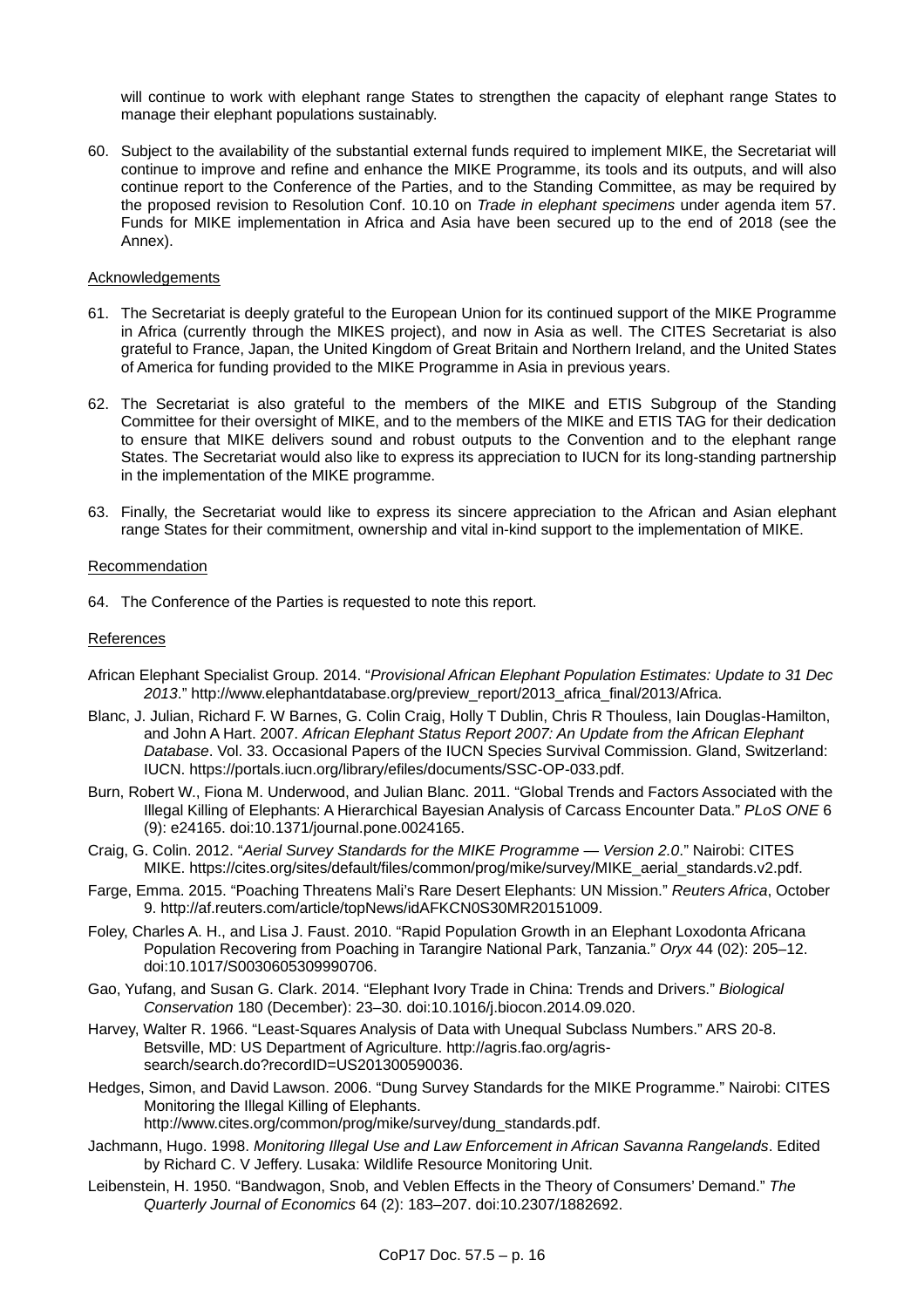- Lindeque, Malan. 1988. "*Population Dynamics of Elephants in Etosha National Park, S.W.A./Namibia*." D.Phil, Stellenbosch University. http://hdl.handle.net/10019.1/66481.
- Moss, Cynthia J. 2001. "The Demography of an African Elephant (Loxodonta Africana) Population in Amboseli, Kenya." *Journal of Zoology* 255 (2): 145–56. doi:10.1017/S0952836901001212.
- Moyle, Brendan. 2014. "The Raw and the Carved: Shipping Costs and Ivory Smuggling." *Ecological Economics* 107 (November): 259–65. doi:10.1016/j.ecolecon.2014.09.001.
- Searle, S. R., F. M. Speed, and G. A. Milliken. 1980. "Population Marginal Means in the Linear Model: An Alternative to Least Squares Means." *The American Statistician* 34 (4): 216–21. doi:10.1080/00031305.1980.10483031.
- Vigne, Lucy, and Esmond Martin. 2014. *China Faces a Conservation Challenge: The Expanding Elephant and Mammoth Ivory Trade in Beijing and Shanghai*. Nairobi and Lympne: Save the Elephants / The Aspinall Foundation. http://savetheelephants.org/wp
	- content/uploads/2014/12/2014\_ChinaConservationChallenge.pdf.
- Whyte, Ian J. 2001. "*Conservation Management of the Kruger National Park Elephant Population*." PhD, University of Pretoria. http://upetd.up.ac.za/thesis/available/etd-02272006-101716/.
- Wittemyer, George, David Daballen, and Iain Douglas-Hamilton. 2013. "Comparative Demography of an at-Risk African Elephant Population." *PLoS ONE* 8 (1): e53726. doi:10.1371/journal.pone.0053726.
- Wittemyer, George, Joseph M. Northrup, Julian Blanc, Iain Douglas-Hamilton, Patrick Omondi, and Kenneth P. Burnham. 2014. "Illegal Killing for Ivory Drives Global Decline in African Elephants." *Proceedings of the National Academy of Sciences* 111 (36): 13117–21. doi:10.1073/pnas.1403984111.